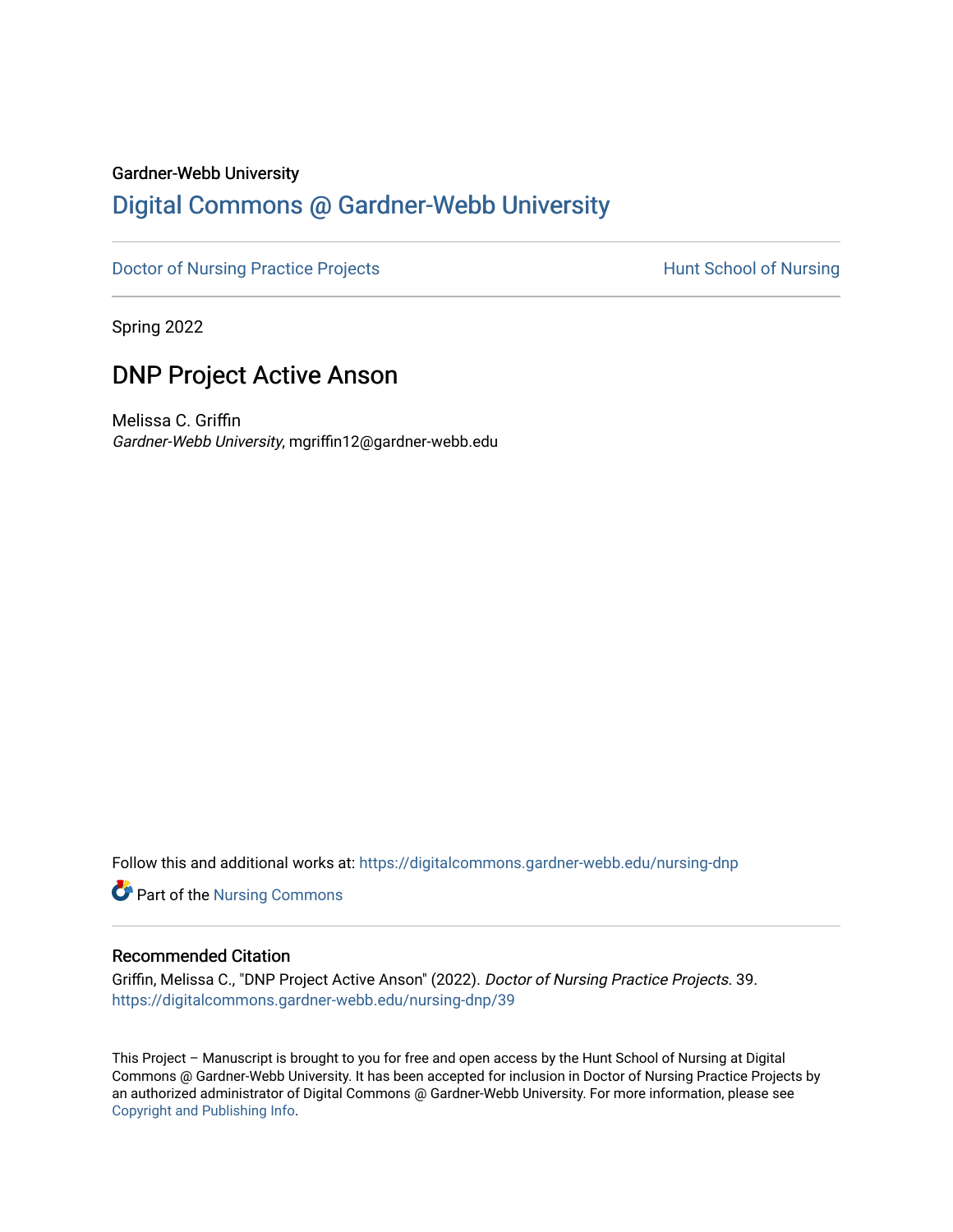### **DNP Project Active Anson**

Melissa Chanel Griffin

A project submitted to the faculty of

Gardner-Webb University Hunt School of Nursing

in partial fulfillment of the requirements for the degree of

Doctor of Nursing Practice

2022

Submitted by: Approved by:

M. Chanel Griffin, BSN, RN Anna S. Hamrick, DNP, FNP-C

Date Date Date

\_\_\_\_\_\_\_\_\_\_\_\_\_\_\_\_\_\_\_\_\_\_\_\_\_\_\_ \_\_\_\_\_\_\_\_\_\_\_\_\_\_\_\_\_\_\_\_\_\_\_\_\_\_\_\_

\_\_\_\_\_\_\_\_\_\_\_\_\_\_\_\_\_\_\_\_\_\_\_\_\_\_\_ \_\_\_\_\_\_\_\_\_\_\_\_\_\_\_\_\_\_\_\_\_\_\_\_\_\_\_\_\_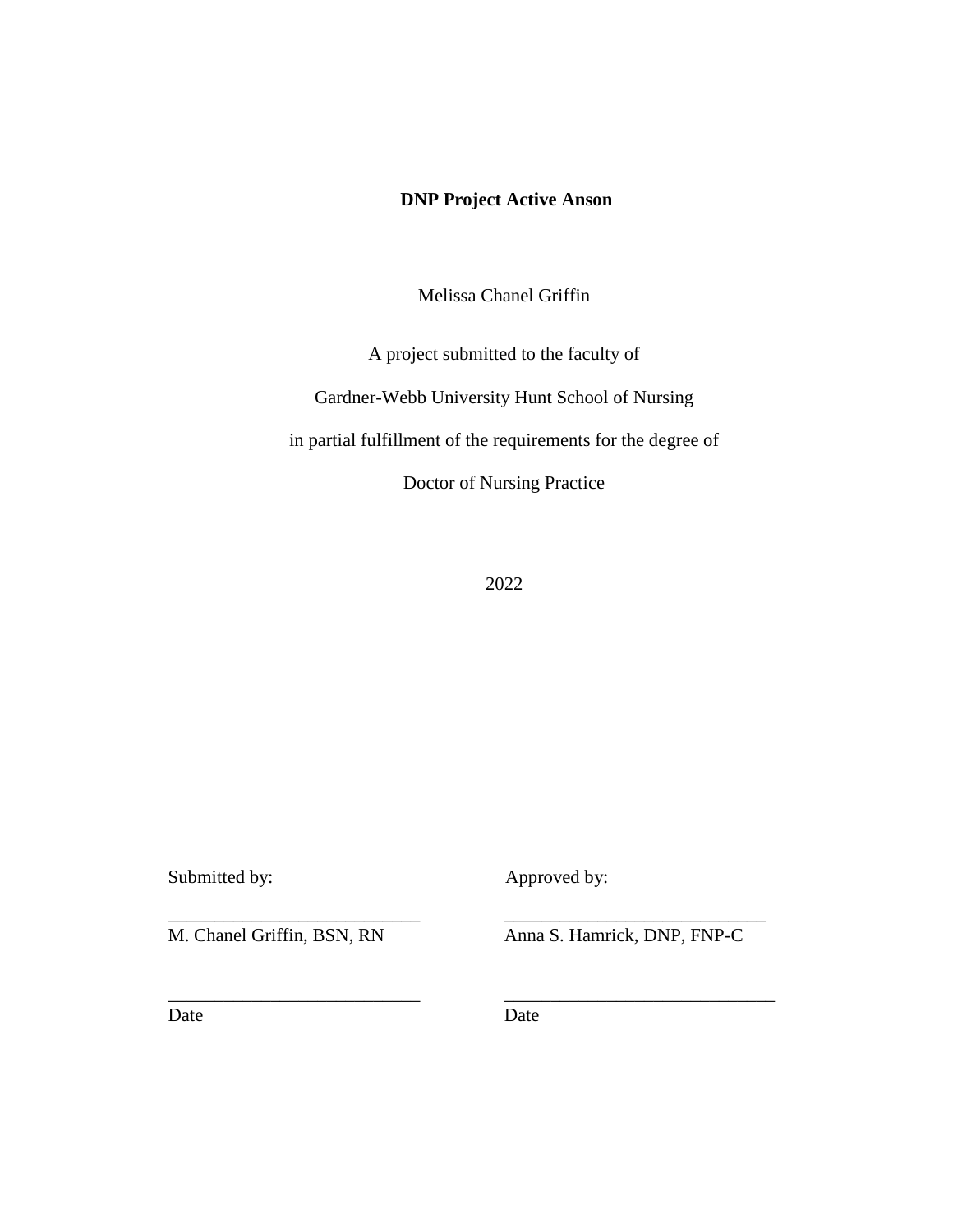*"If it doesn't challenge you, it won't change you."* – Fred DeVito

#### **Acknowledgements**

My genuine pleasure is to express my sincerest gratitude to Dr. Anna Hamrick, DNP, FNP-C, for her patience, expertise, and guidance throughout my educational journey and for going above and beyond to help me succeed. Thank you for instilling invaluable knowledge with the grace that I hope to apply consistently into practice. Thank you, Dr. Ann Tucker, DNP, BSN, RN, for being a resource and a research expert that helped me guide me through the course of this project. The teamwork and support of the Administrators, Teresa Cochran, MBA, BSN, RN, NE-BC, and Jill Lucas, RTR, will always be remembered and greatly appreciated. However, this doctoral project could not have been accomplished without the awesome coworkers of this facility. Many thanks to all who participated in the walking challenge and completed the survey. Thank you to all my colleagues who encouraged me throughout the semesters, picked up my shifts, or traded days so I could immerse myself in this project. I sincerely hope this walking challenge has changed how you think about physical activity.

Furthermore, I would like to acknowledge and extend a special thank you to Kevin Slater, PA-C. He introduced me to my new-found passion of orthopedics early in my nursing career. Thankful for Dr. Slaughter, MD for your recommendations, and belief in my potential. Also, I must mention Allison Duckworth, Jan Scholl, Rhonda Wright, Michelle Trexler, and Morgan Scott for your letters of recommendation as well as the encourage and support. Grateful for my preceptor Dr. David Casey, for hours spent instilling fundaments that cannot be learned from a textbook "Always treat my patient like I would want my loved ones treated". Thanks also to each of orthopedics specialists who allowed me to work alongside them.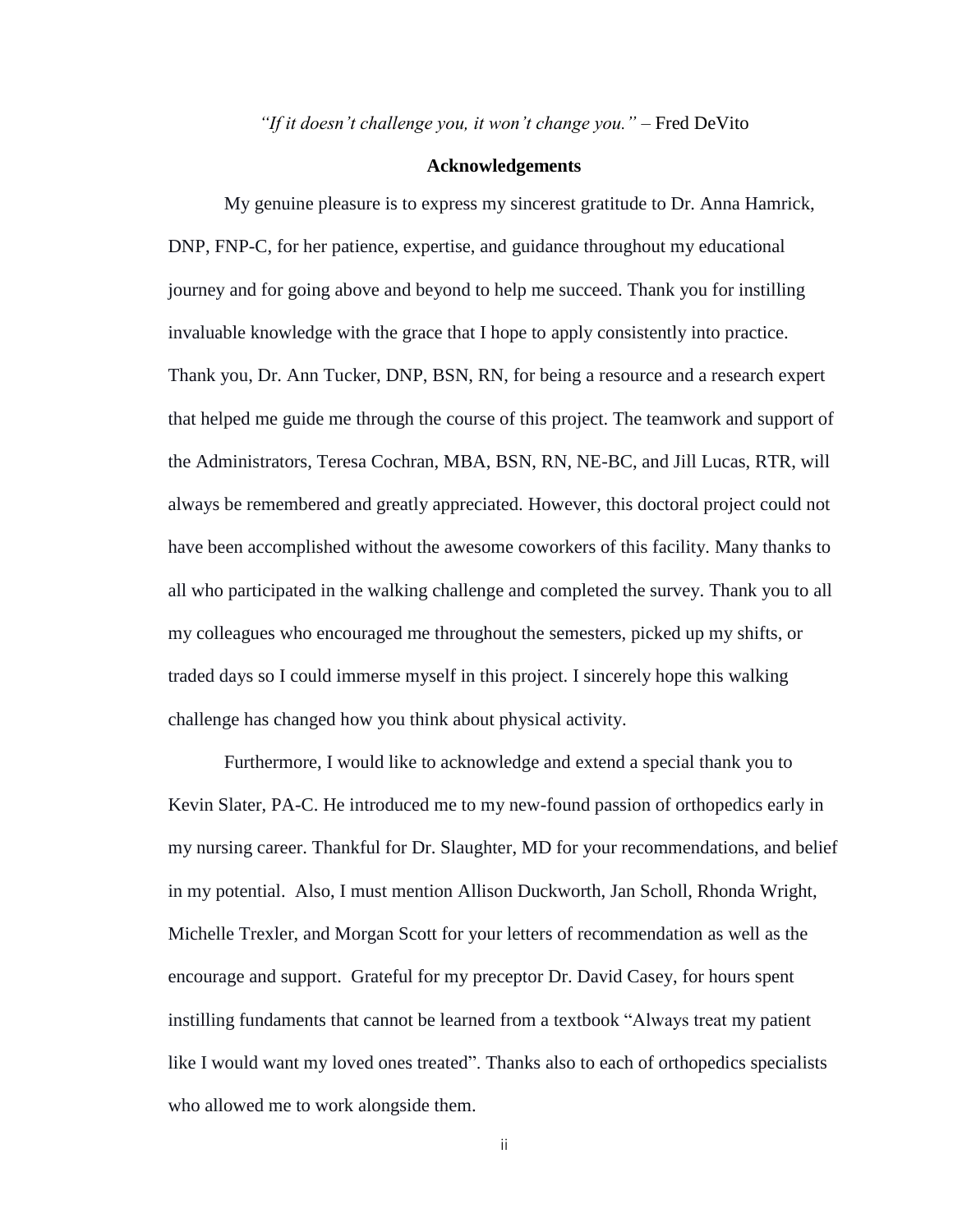I cannot conclude without acknowledging the love and gratitude I feel for my family and friends. My husband, Hoss, has been my *Rock for Ages*. He has been a constant source of love, encouragement, and support, along with my son Waylon, born in the second semester of my program. You both are my reason to never quit. I love you both with all my heart.

Nothing would have been possible without my village. I feel so fortunate to have my own unique village where I receive an abundant source of love, support, and strength from my Momma and Deddy, Mrs. Phyllis and Mr. Al, Grandma, Sconi, Doreen, Jeremy, Clint, Dexter, Bobbie Ann, Emsley, Kristy, Crystal, nieces, & nephews. As well as numerous friends that I must mention: Chris & Shelia Moore, the DeWitt family, Gretchen, Jeremy & Weezie, Lauren Brown, Lauren Vuncannon, Mrs. Layton, Pam Tyler, and my church family. I can't say thank you enough for all the prayers and support you have gladly given. Not to mention everyone doing all the farm chores, cooking meals, listening to me, and encouraging me to keep going. For the willingness to care for my precious son, Waylon, so I could follow my dreams. I would also like to thank Mrs. Nancy Knight for your invaluable contribution; failure was not an option. I pledge to use the knowledge gained from this experience to follow your example and support my village the way you have uplifted me.

Finally, thank you to my heavenly father, who has been with me thru every step. God, I give you all of me as a servant to do your will. Where you send me, I will go and continue to seek your guidance to do your work. "He who began a good work in you will be faithful to complete it" **Philippians 1:6**. God, let your light to shine through. I will end

iii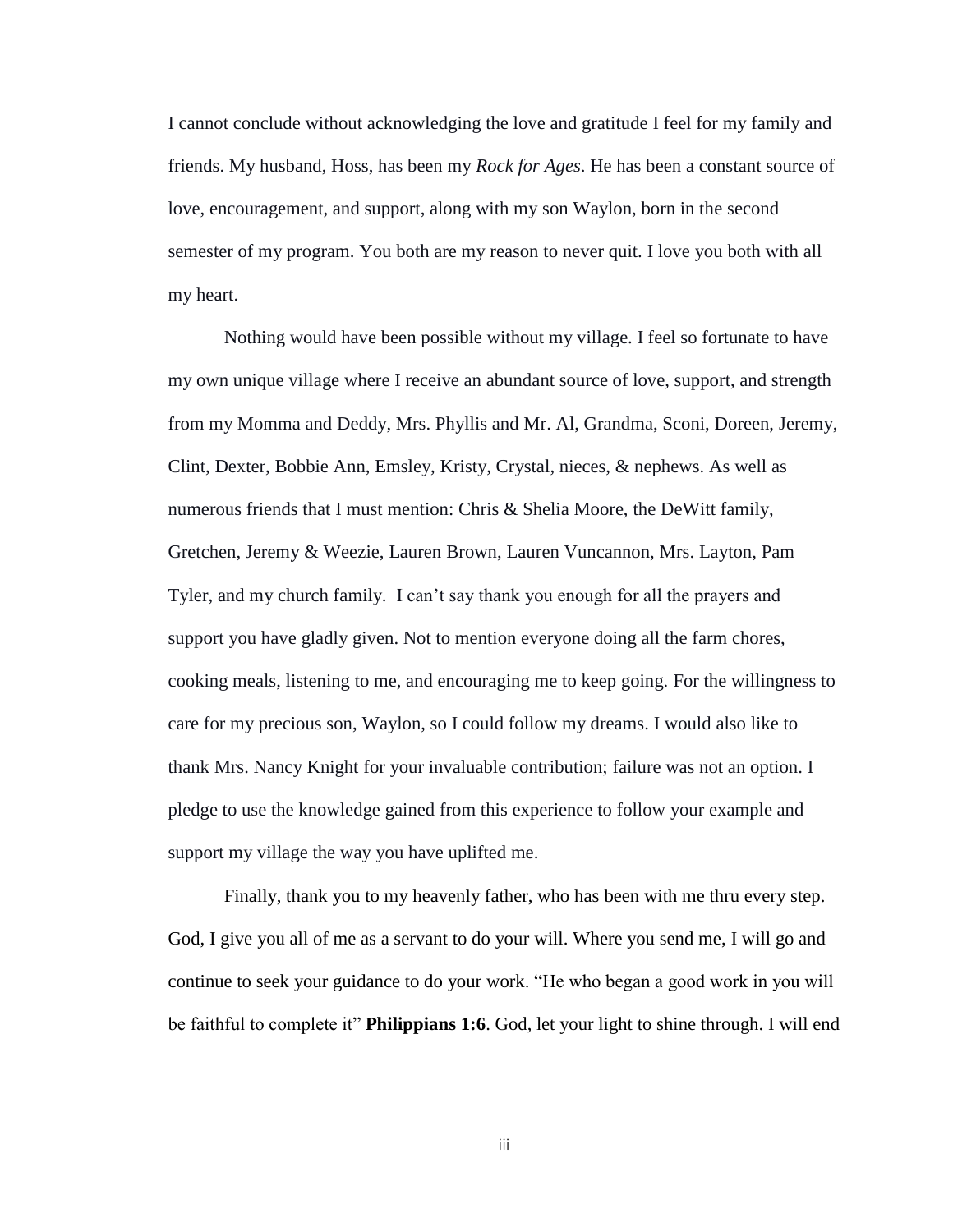with this. the past three years was the hardest race of my life but, as it coming to an end, I realize it is only just the beginning, the real race is about to start.

**Hebrews** 12:1 "*let us through off everything that hinders and the sin that so easily entangles. And let us run with perseverance the race marked out for us*."

©Melissa Chanel Griffin 2022

All Rights Reserved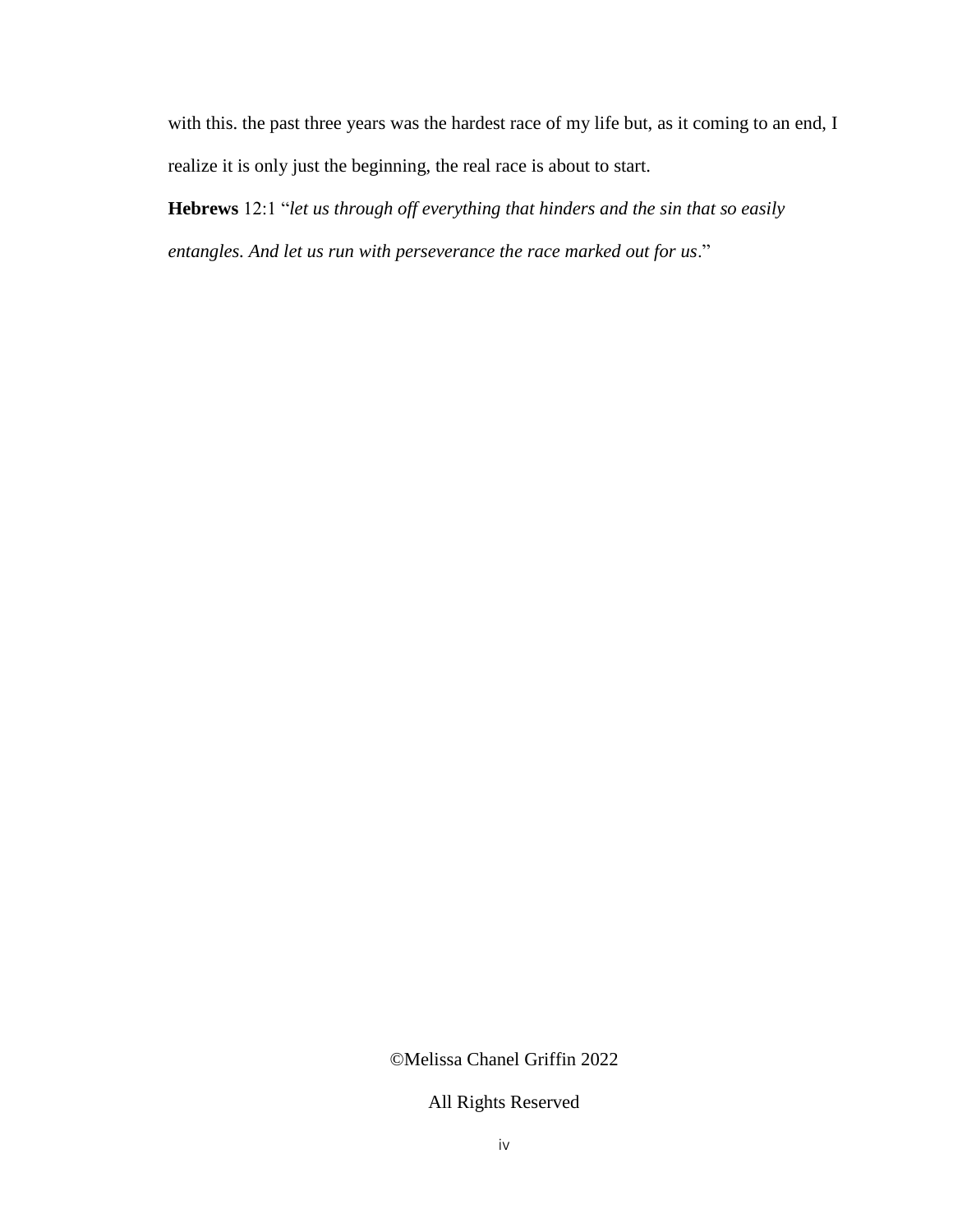**Objectives:** To implement and evaluate the effectiveness of using a mobile app to encourage hospital workers to increase their physical activity.

**Methods:** Project was open and advertised to all hospital employees in a small rural community hospital in the south-eastern United States through flyers, bulletin boards, emails, banners and in-person registration assistance. Registered participants completed a 30-day walking challenge and recorded their daily step counts. Participants received a gift bag with fitness items such as water bottles. The three highest step count participants were awarded prizes. Weekly prize drawings were conducted for participants with 10,000 steps per day. Post challenge participants were asked to answer an "End Challenge Survey." Outcome data was collected from (N=57) participants.

**Results:** Project implementation which began on the first Monday after the New Year holiday, was successful as participants did increase their physical activity. Many participants expressed enjoyment with the friendly competition and noted it inspired them to be more active, even during work shifts. Participants noted feeling improved health and well-being, with some participants recording improved blood pressure scores. Participants shared they would continue to use and encourage others to use the mobile app to boost physical activity. Yet, participants did not report significant improvements in sleep quality or levels of stress.

**Conclusions:** While many healthcare employees are often challenged by limited time and lack of energy to participate in physical exercise due to work requirements, fun competitive comradery fitness applications are rising as a solution to encourage physical activities. As a result, more individuals may change their perceptions towards physical activity by using this in business and organizations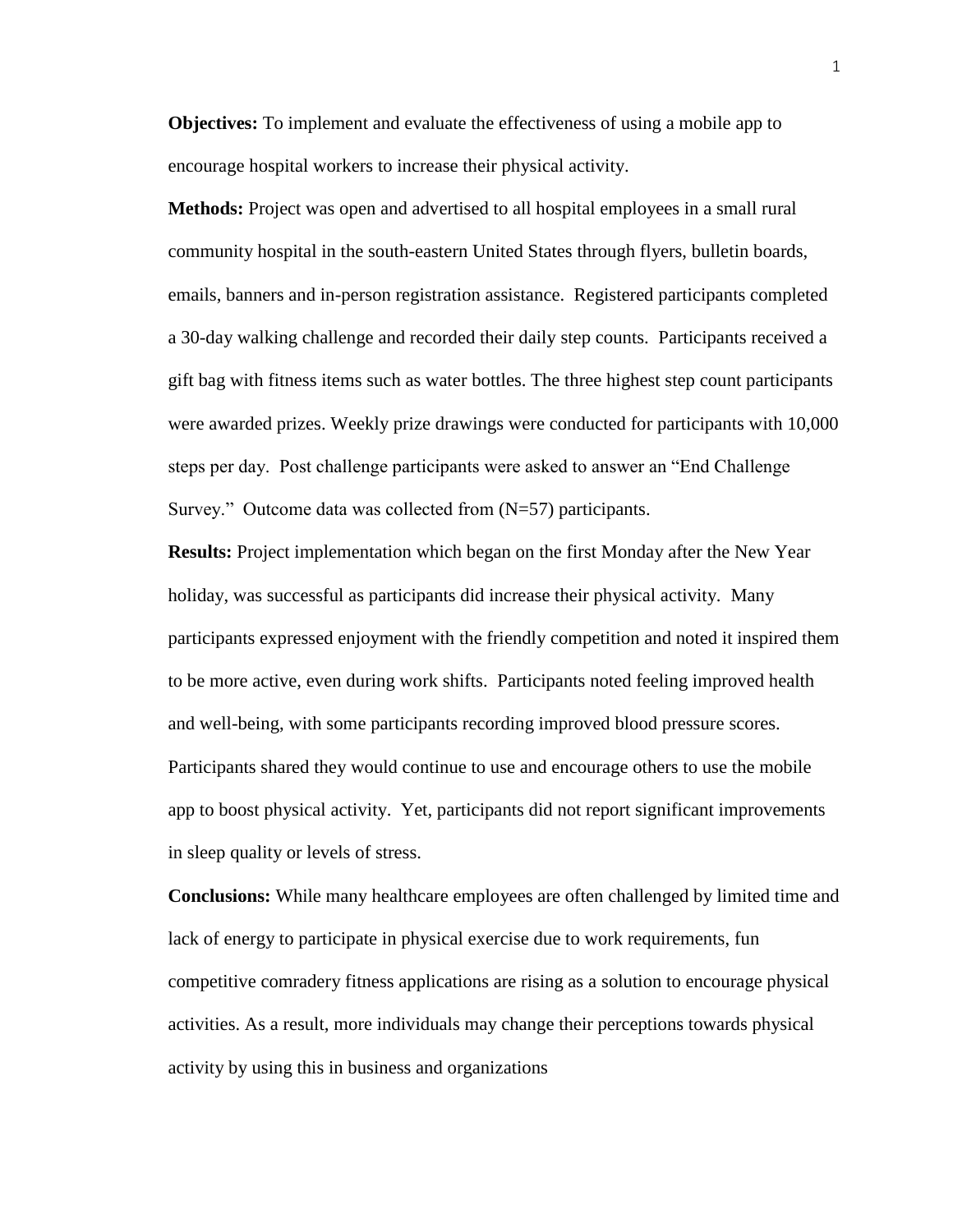#### **Introduction**

In modern society, sedentary lifestyles are increasing at a rapidly rate while engagement in routine physical activities is decreasing. The increase in sedentary activity can be attributed to many factors, including lack of available spaces for exercise, increased occupational behaviours such as computer-based office work, growth in binge watching streaming video services, such as Netflix, or increased social media use as Tiktok.<sup>1</sup> Research reveals that over time, public spaces, homes, schools and offices are being engineered to be more efficient and minimize human movement over time, where people move less and sit more. In the workplace, most workers only require electronic devices such as a computer, a power source, and overhead lighting to undertake their work, leading to sitting at a desk.<sup>1</sup> Researchers have found that among the American adult population, the mean daily duration of a sedentary habits is estimated at 7.7 hours, whereas the duration is higher among the Korean adult population at 8.3 hours.<sup>1</sup> The British Heart Foundation (BHF) found that adults, of working age, average 9.5 hours of sedentary behaviour daily, and by age 65-74, the sedentary time increases to 10 hours per day or more.<sup>2</sup> Individuals age 75 and above, were found to have sedentary time increasing to more than 11 hours per day for UK adults.<sup>2</sup> Therefore, this data reveals and supports the need for increased physical activity in adults throughout their waking hours and workday.

Sedentary lifestyles are also increasing among children and young adults as most of their leisure time is spent watching television, playing video games or using computers.<sup>3</sup> Implications of increased sedentary lifestyles among children, adolescents and older adults reveal the potential to contribute to a significant public health issue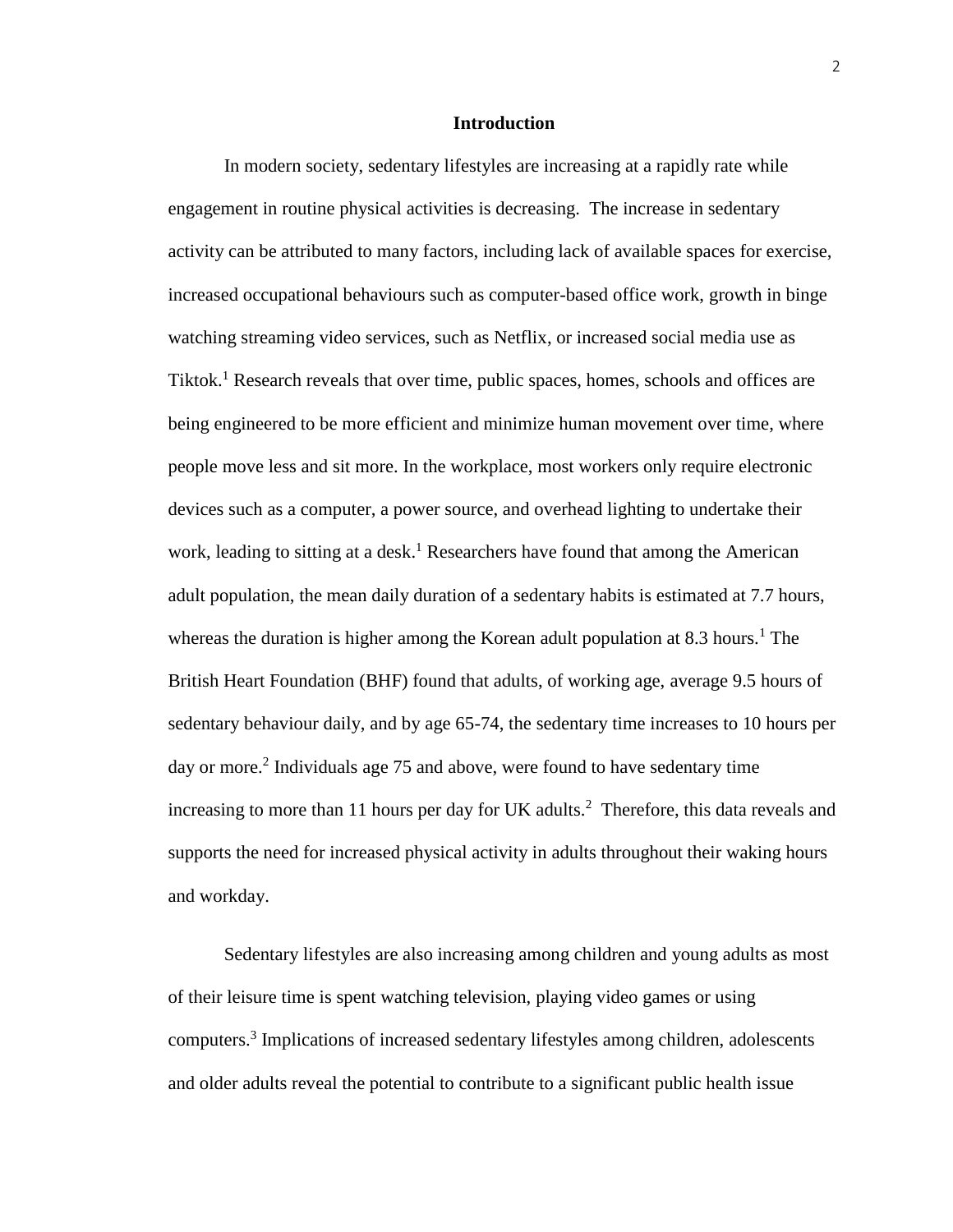increasing obesity rates, developing of cardiovascular diseases, diabetes and even early death.<sup>4</sup> Park et al. identified that sedentary behaviour decreases systemic blood flow and cardiac output while also reducing the activity of lipoprotein lipase, protein transporter activity, carbohydrate metabolism and insulin sensitivity.<sup>1</sup> As a result, individuals who lead sedentary lifestyles are at risk of different cancers, metabolic disorders including diabetes mellitus and hypertension, and musculoskeletal disorders such as osteoporosis and arthralgia. In addition to the development of metabolic and musculoskeletal diseases, research also shows that prolonged sitting or sedentary lifestyles also lead to increased cardiovascular disease (CVD) mortality, where up to 1,644 deaths were reported among sampled 149,077 participants due to the diseases.<sup>5</sup>

Given the increased prevalence of sedentary lifestyles, diverse strategies to address the public health sequelae and reverse the potential long-term health effects are necessary. Various strategies from multiple disciplines in the private and public sector will be necessary to increase awareness and create more active lifestyles. One such evidence-based strategy encourages the population to engage in physical activities regularly as it lowers the risks of developing major cardiovascular and metabolic diseases, muscular weakness, obesity and cognitive impairments.<sup>6</sup> Research also indicates that by engaging in physical activity, individuals could improve their mental health conditions.<sup>7</sup> A variety of physical activities were recommended including cycling, running, body-weight exercises, and strength training to improve cardiovascular health. Researchers have also recommended that individuals reduce the time spent being sedentary by taking walks during breaks, walking to work, taking the stairs instead of using elevators and setting reminders to stand up while working at the desk for prolonged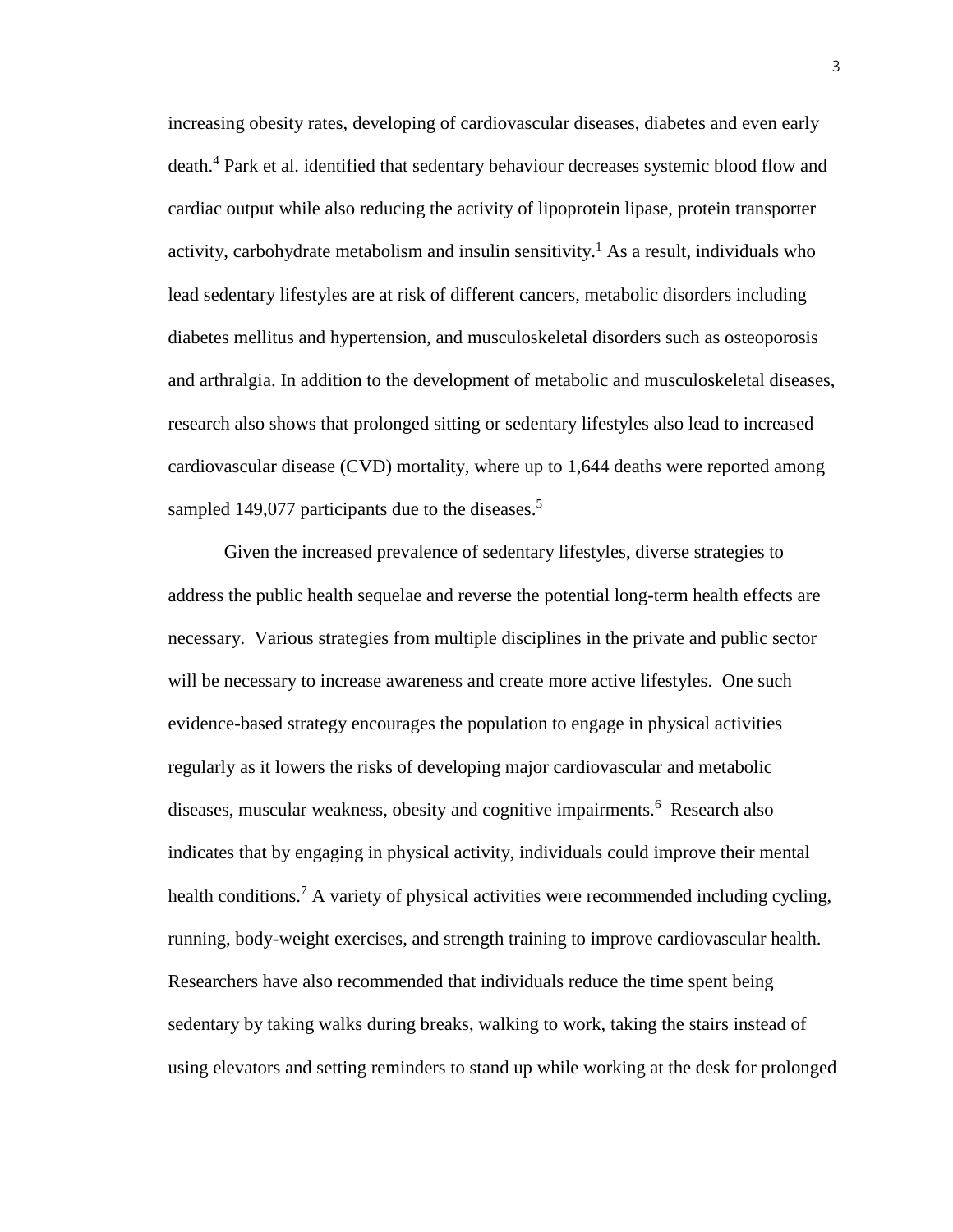hours.<sup>8</sup> In this perspective, there is a shift from viewing physical activities as only including intensive and brisk actions such as running, cycling, and going to the gym and considering more basic modalities. Simple physical activities that can be completed quickly during the workday such as walking during breaks and standing periodically at the work desk were found to have positive impact.

Despite the proven benefits of increased physical activity on the population's health outcomes,, a reported challenge is that many individuals give up early or lose interest in continued engagement in the activities. The discontinuation of physical activity may be due to many factors including negligence, lack of free time and prolonged work hours.<sup>9</sup> In other instances, individuals are reported to have little to no interest in physical activity, which hinders their participation in such tasks.<sup>10</sup>For individuals employed in the healthcare setting, long work hours have been shown to prevent participation in physical activity. This translates into a high risk of cardiovascular diseases, diabetes, injuries, and musculoskeletal disorders.<sup>11</sup> For many healthcare employees working extended shifts, it may be dark outside before work and dark outside after work. A reasonable explanation for the reduced interest in engaging in physical activities among healthcare workers may also be that the long hours, 12 or more hours, squashes any interest or energy to engage in intense physical activities, including cycling or running. Similarly, healthcare workers may lose interest over time because they finding physical activities boring or lack the ongoing motivation to engage in longterm activities requiring discipline and high frequency.

Evidence shows that specific interventions are recommended for healthcare employees working long hours to encourage participation in physical activity. One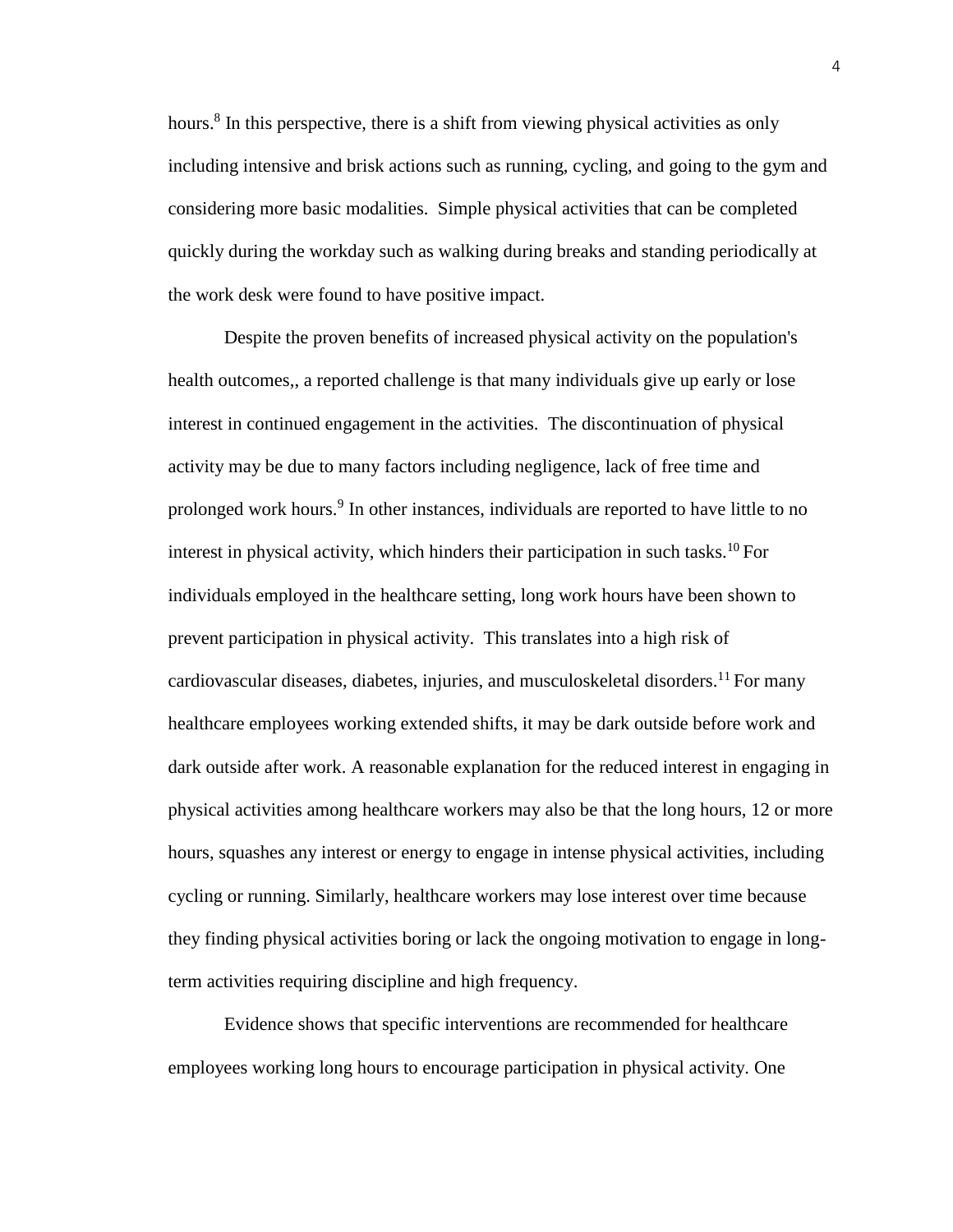specific intervention that has demonstrated success is the gamification of physical activities for individual or group activity. Findings reveal that more individuals gain interest in physical activities after interacting with fun competitive interventions.<sup>12</sup> Gamification, which describes using game contexts in non-game contexts, has emerged as a promising avenue to encourage more people to engage in physical activities. Tu et al. found that many developers gamify fitness apps, improving workouts by making them more enjoyable, such as walking for likes by game community members.<sup>13</sup> Gamification has also been found to help attract and satisfy users in large markets.<sup>14</sup> By gamifying physical activities, participants are observed to increase their interest in activities and encourage each other to successfully completely different tasks.

Since research on the implementation of physical activities via fitness apps is in the early stages, the focus of this doctoral project was to measure the effectiveness of a mobile fitness app in encouraging hospital workers to engage in physical activity and increase their step count daily. The project's was to highlight the importance of implementing an effective intervention strategy such as using of a mobile app to promote physical activity among employees within hospital environments and measure its impact. Project outcomes may also demonstrate support for the role of gamification in encouraging active lifestyles among hospital workers who were often challenged by limited time to undertake physical activity. In addition, project outcome data could be used to identify and outline actionable recommendations guiding other individuals to adopt mobile apps as an intervention for improving participation in daily physical activities.

#### **Methodology**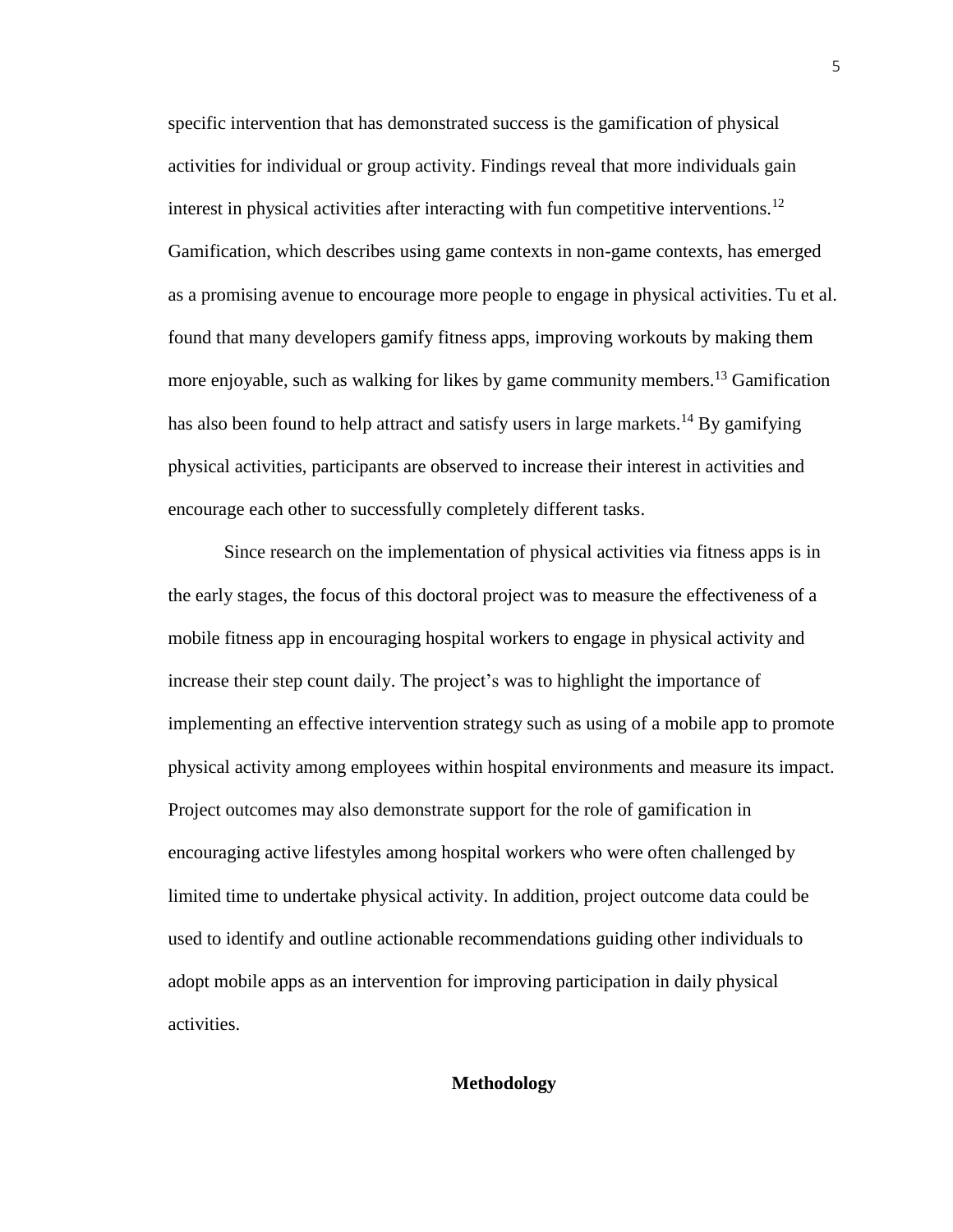#### **Research Focus**

The project was designed as translational research evidence-based practice intervention. Project outcomes explored whether gamification through mobile apps could be used as a positive intervention strategy to motivate hospital workers to increase their physical activities. The project outcome data also explored if mobile app utilization would positively influence stress levels, sleep quality, physical activity, and health and well-being among hospital employee participants.

#### **Study Population**

All hospital employees ( $N = 150$ ), regardless of age, sex, health status, or job position, were invited to volunteer to participate in this project which consisted of a 30 day walking challenge. Participants were asked to download a mobile app to track the number of steps they completed daily. Each day a participant completed 10,000 steps or more, their name was entered into a prize drawing to increase short-term motivation and competition among participants. In addition, the top three participants with the highest number of recorded steps each week were also awarded gift cards. The project was centred on gamification, where participants who completed the highest number of steps could win more prizes. Participants who preferred to remain anonymous or objected to using mobile app were allowed to track their step count using a pedometer and written record of steps. No steps data was collected from the participants that did not use the app to track steps or participated anonymously. Mobile app participation was voluntary. One hundred fifty employees received an email invitation. of those  $(N= 150)$  invitations, but only 94, (63%) people open the email and responded to the informed consent question and 57 (38%) hospital employees participated in the step challenge using the mobile app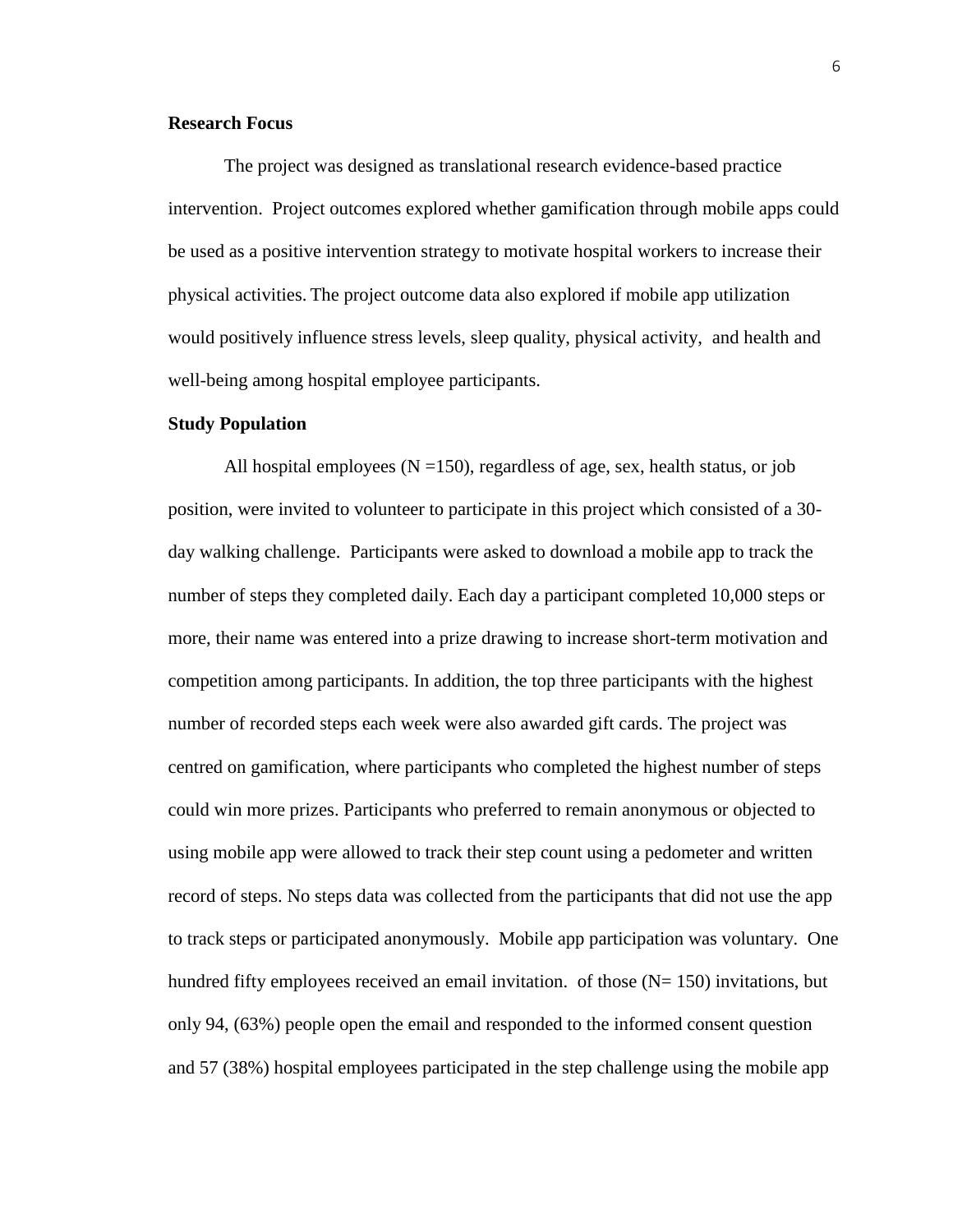with 57 downloading and using the mobile app to track their step count while some participants in the survey option only or survey option with printable facility step counter form and with the option to submit.

#### **Sampling**

All individuals working in the healthcare facility were sent an invitation to participate by email. The email included information on the project, informed consent, and instructions on next steps if they were interested in participating. If participants agreed, they were instructed to download the mobile app used to record steps. The initial targeted working population of the hospital's 150 employees, including but not limited to certified nursing assistants, administration specialists, radiologists, registered nurses, dietary specialists, registration, and security personnel, received email invitations with 57 employees agreeing to participate in the step challenge portion of the project.

#### **Data Collection and Analysis**

A mobile app or pedometer with written record was utilized to collect daily step count throughout the 30-day challenge. Before beginning the challenge, participants were asked to estimate average number of daily steps. An additional data collection instrument in the form of a participant questionnaire survey was utilized to collect both quantitative and qualitative data from each participant. The survey aimed to assess the participants' perceptions of whether the mobile app worked as a positive intervention strategy to facilitate increased physical activity. The questionnaire was distributed via email, with informed consent, and asked participants to complete the Qualtrics Survey questionnaire survey at their convenience. Collected data from the participant survey was analyzed using a Qualtrics that created data into summarized bar charts.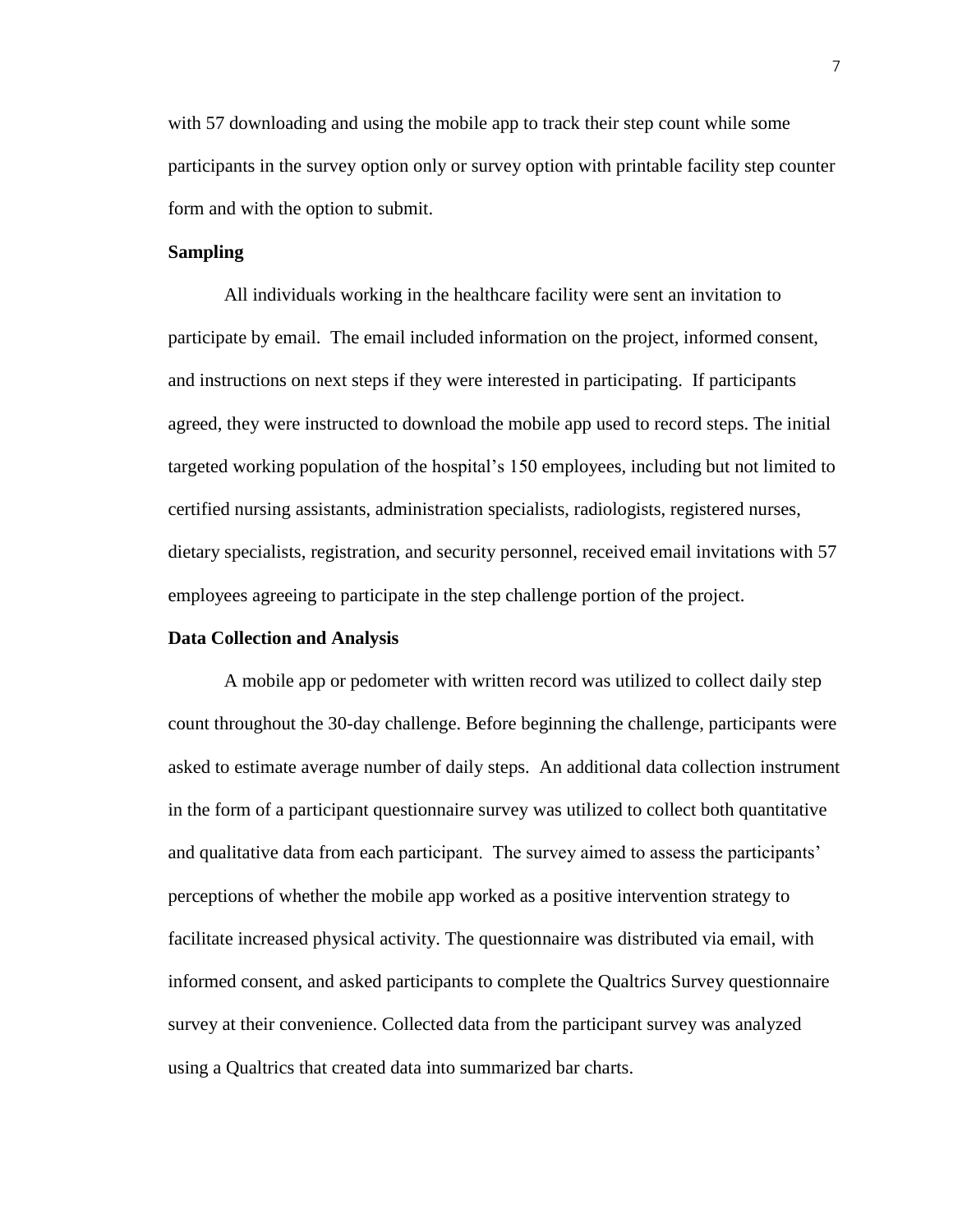

*Figure 1.* Average Number of Step

#### **Results**

Of the 150 healthcare employees that were invited,  $(N= 57)$  participated in the step challenge using the app. On invitation survey *Figure 1* resulted of average step prior to the challenge. Results indicated that eleven (18.64%) averaged less than 5,000 steps daily, while twenty-three (38.98 %) walked 5000 to 7499 steps per day. Also, six (10.17%) made 7500 to 9,9999 steps a day, eleven (18.64%) made more than 10,000 steps per day and thirteen (56%) did not know how many steps they took each day. Data analysis of the post survey questionnaire revealed a response rate of 42 results list in table 1. The project leader developed the post-challenge survey questionnaire and reviewed for face validity by the project chair and practice partners.

Post challenge survey item one measured whether participants noted an increase in their physical activity at work throughout of the challenge. Analysis revealed 47 of the participants experienced a positive increase in physical activity while at work (27%), were unsure or neutral and another 27% did not feel an increase in physical activity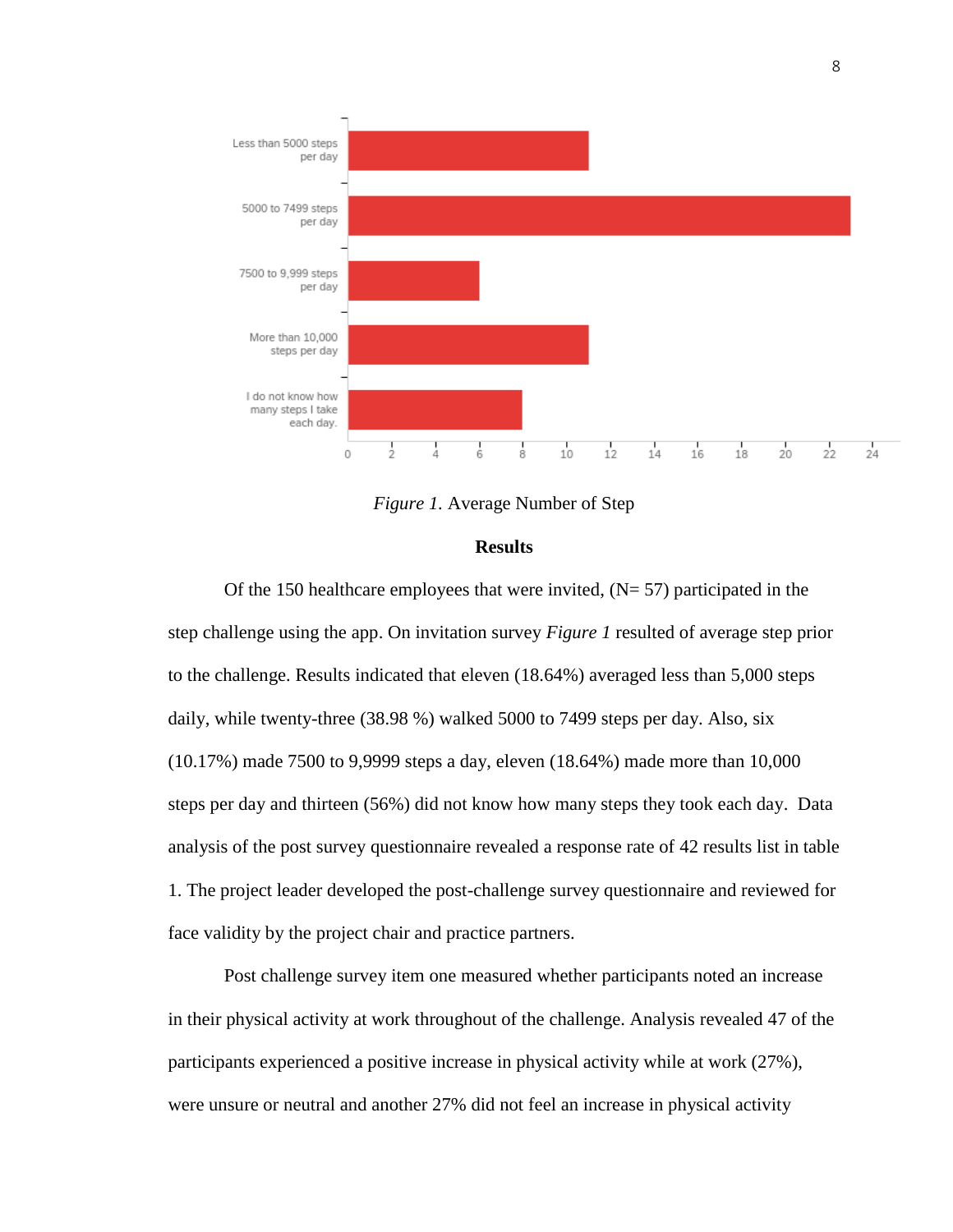during the challenge. Based on 46 % of participants who reported a definite increase, it was concluded that the 30-day challenge was influential in increasing physical activities via walking, at the workplace.

Post challenge survey item two measured participant increase in physical activity at home during participation in the 30-day walking challenge. Survey results once again indicated a higher percentage of respondents reported the challenge promoted an increase in physical activity at home with (39%) of participants reporting a positive increase, (37%) reporting neutral or unsure and (24%) stating they did not find an increase in physical activity at home during the challenge.

Based on post-challenge survey items one and two, participation in the challenge led to increased physical activity both at home and in the workplace and, therefore, could be considered an effective intervention to promote health for hospital employees. Additionally, since employees could easily follow the challenge both at home and the workplace, it can be considered adequately suited to diverse environments instead of limited only to the professional workplace.

Post challenge survey item number three demonstrated respondents believed this walking challenge had increased their awareness or knowledge of the benefits of regular physical activity. 51% of respondents stated they noted an increase in awareness and knowledge while 29% were unsure or neutral and another 20% experienced no increase in knowledge or awareness of the benefits of regular physical activity. Therefore, the results imply that the application of a walking challenge is not only successful at encouraging employees to undertake increased physical activities, but it also promotes increased knowledge and awareness of the benefits of regularly engaging in physical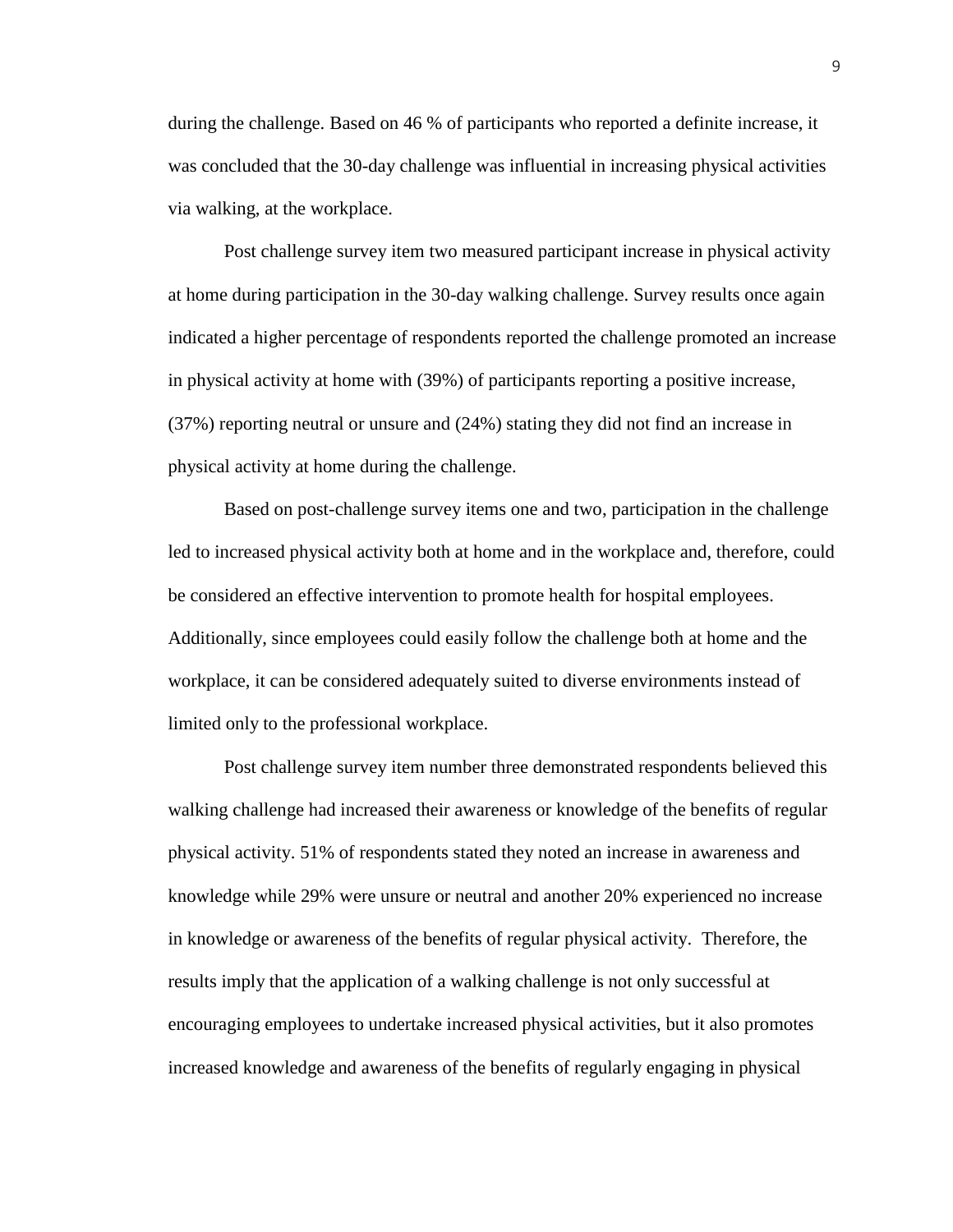activity. Such insights may also suggest that fitness app developers could enhance their products by sharing knowledge tips on the benefits of physical fitness to motivate users and promote its continued use.

Post challenge survey item five asked respondents if the walking challenge had changed their opinion on the importance of regular physical activity. The results revealed 51% of the participants found their opinions had positively changed regarding the importance of physical activity compared with 37% who were unsure or neutral and the remainder choosing not to answer. The high percentage of positive responses indicates the 30-day challenge was influential in generating knowledge and changing perceptions regarding the importance of increased physical activity for improved health outcomes.

The outcome data analysis also explored whether engagement in physical activity would lead to improved sleep quality from participation in the challenge. Analysis of respondent data to item number five revealed 46% did not experience improved sleep quality while 22% reported unsure / neutral and only 32% reported an improvement in their sleep quality during the challenge. Theoretically physical activity was argued to enhance sleep quality; however, most participants in this project challenge reported they experienced little to no improvement in their sleep quality. Therefore, the challenge revealed there was a contradiction between previous studies insights of improved sleep quality by increasing the number of physical activities undertaken on a regularly.

Also, item number 7 on the post-challenge survey asked whether respondents experienced any stress reduction from increased physical activity during the challenge. Findings revealed more respondents, 44%, felt there had been no decrease in stress levels while 21% were neutral / unsure and only 32% reported a decrease in stress levels during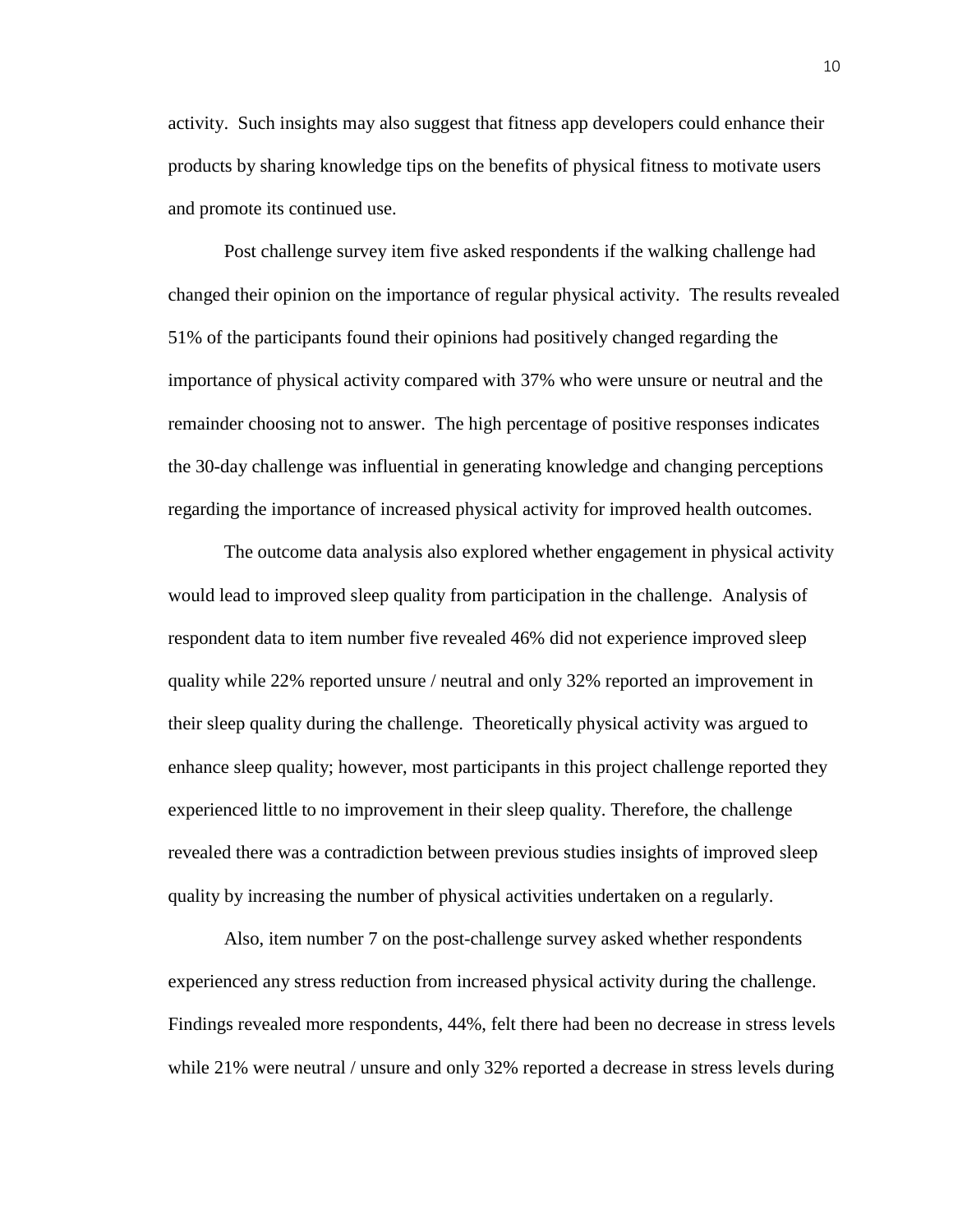the walking challenge, while 24% were unsure or neutral. These results indicate that participants did not consider the increase in physical activity from the challenge to impact their stress levels nor influence their sleep quality.

Item number eight on the post-challenge survey asked whether participation impacted their overall feeling of well-being. Findings revealed that many respondents, 59%, reported an increase in an overall feeling of well-being after taking part in the walking challenge. Therefore, these findings indicate that an increase in physical activity positively impacted and boosted the participant's overall feelings of well-being despite failing to improve sleep quality and/or manage stress.

| <i>Item</i>      | % Positive | % Neutral | % Negative |
|------------------|------------|-----------|------------|
| <b>Number</b>    | Impact     | Impact    | Impact     |
| $\boldsymbol{l}$ | 45%        | 26 %      | 29%        |
| $\overline{2}$   | 38%        | 36%       | 26%        |
| $\mathfrak{Z}$   | 50%        | 29%       | 21%        |
| $\overline{4}$   | 50%        | 36 %      | 14%        |
| 5                | 32%        | 22%       | 46%        |
| 6                | 32%        | 24%       | 44%        |
| $\overline{7}$   | 59%        | 24%       | 17%        |
| 8                | 76 %       | 15%       | 9%         |

*Table 1* Post Challenge Survey Results from February 2022 Total (N=42)

Participants were asked to identify the main factors that preventing or limiting them from being physically active. Participants were offered a list of several categories to choose from. The categories of limiting or preventing factors included an option for a limited time, lack of energy, fear of injury, limited desire to exercise, or no limiting factors. The last item option was the "other" category where respondents were allowed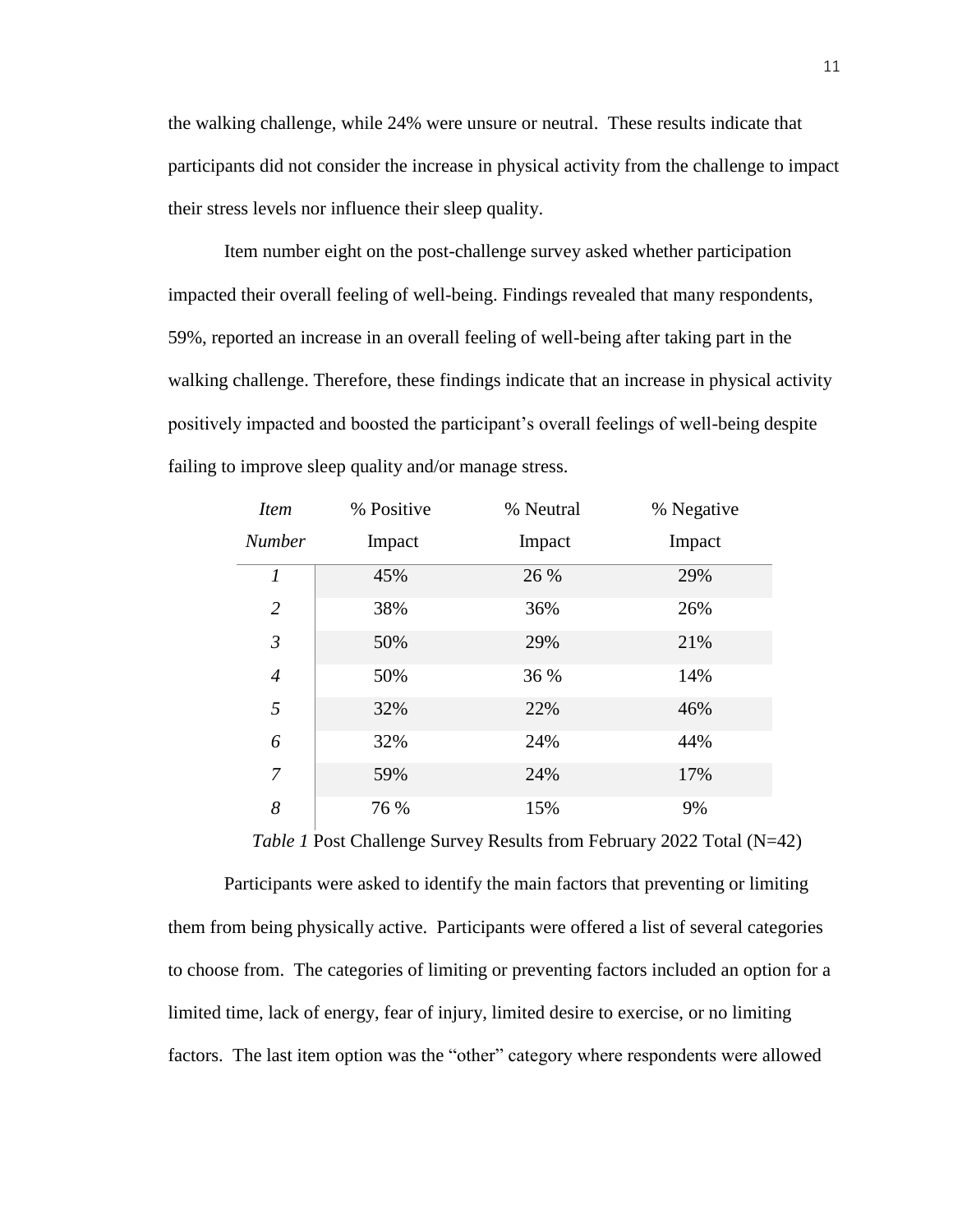

to enter free text of limiting factors, they felt had an impacted on their ability to participate fully. The results from this question are summarized in Figure 1 below:

# *Figure 1.* Factors challenging physical activity among respondents Results indicate that (N=25, 39.68%) of respondents found a lack of time or limited time to be a significant limiting factor along with a lack of energy that affected

(N=15, 23.81%) of respondents. Since all survey participants work in the healthcare industry, the implication that work-related responsibilities leave many healthcare employees with a feeling of too little time and energy for participation in physical activities can be made. However, it should also be noted that  $(N=11,17.46%)$  of participants indicated the lack of, or limited, desire to engage in physical activity as a factor as well. Nevertheless, a few participants reported identifying the lack of energy and time as limiting factors in increasing physical activity, the need for positive interventions to improve the work schedules and workload of healthcare employees to increase engagement in physical activity can clearly be made.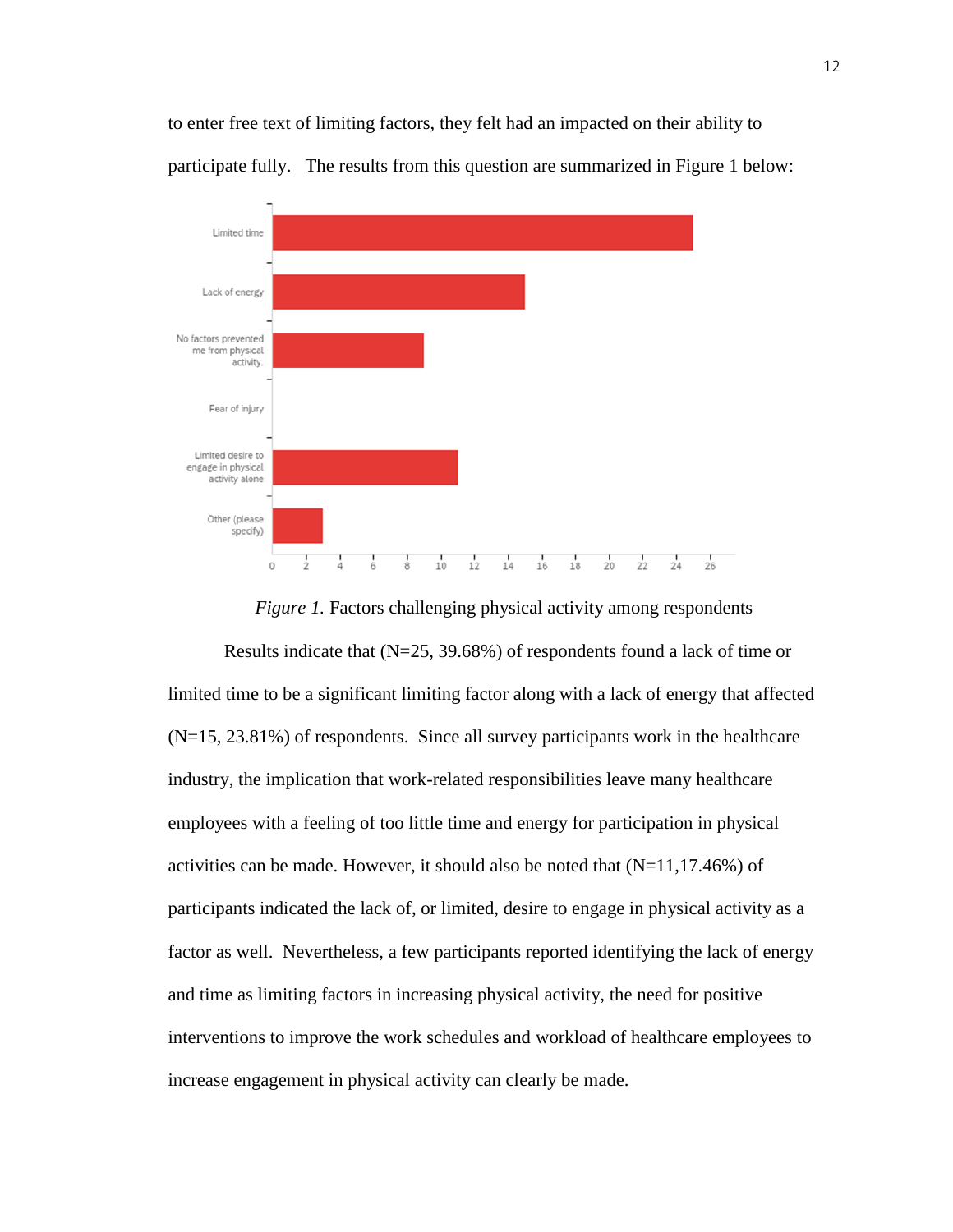With the need to seek positive intervention strategies to increase physical activity among healthcare workers firmly established in the literature, the questionnaire also asked respondents whether they enjoyed the walking challenge as a possible intervention strategy. Results of this post-challenge survey question revealed 97.56% of respondents reported a high level of enjoyment. This high percentage of positive responses suggests health app interventions, such as a walking challenge that utilizes a step-tracking app, have the potential to increase motivation and participation in physical activities in the future. The indication was that health app interventions that introduced gamification concepts such as competition and rewards are considered enjoyable; therefore, it can be suggested that participants would be more likely to engage using these interventions as possible solutions.

Additional evidence for gamification intervention as a method to increase physical activity can be found in the post-challenge survey question asking respondents if they plan to continue tracking their daily steps. Generated results are summarised in Figure 3 below.



*Figure* 3 Willingness of participants to continue tracking daily steps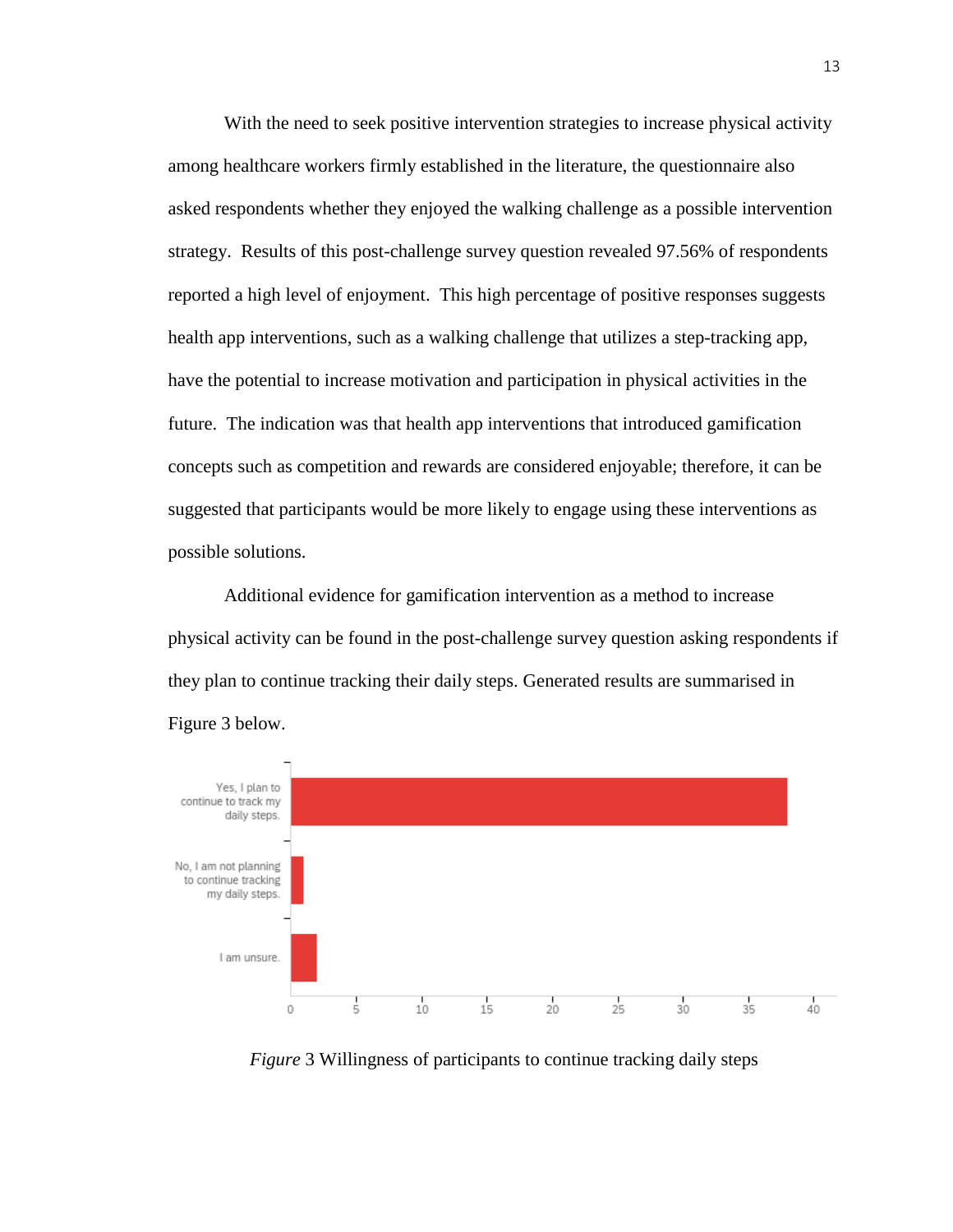As demonstrated in Figure 2, most of the respondents  $(N=38,92.68%)$  were willing to continue tracking their daily steps in the future. The 30-day challenge suggests it may lead to long-lasting outcomes for the participants as they indicated their willingness to continue engaging and tracking their physical activities. The participants were also asked to indicate their willingness to recommend the challenge to their friends, and the results were once again positive with 76% of respondents willing to recommend the challenge to others. Based on these results, the inference can be made that participation in gamification challenges such as this walking challenge long-term engagement in physical activity for employees.

Finally, the participants were asked to identify additional improvements or possible changes that could be made to enhance the challenge and encourage physical activity among the Atrium Anson teammates. Analysis of the data revealed most participants enjoyed taking part in the challenge due to its competitiveness and teamoriented nature. As a result, the employees viewed the challenge as a practical idea for team building as they encouraged one another to undertake physical activities. However, the findings were also indicative of gamification of healthy activities as having the potential to motivate and enable more employees to enjoy engaging in physical activity which research has proven to have a positive impact an individual's overall health positively.

#### **Discussion and Conclusion**

This evidence-based project aimed to increase physical activity among healthcare workers at a small rural hospital in the south-eastern United States. The outcome data measured the impact of mobile app health interventions on the physical activities of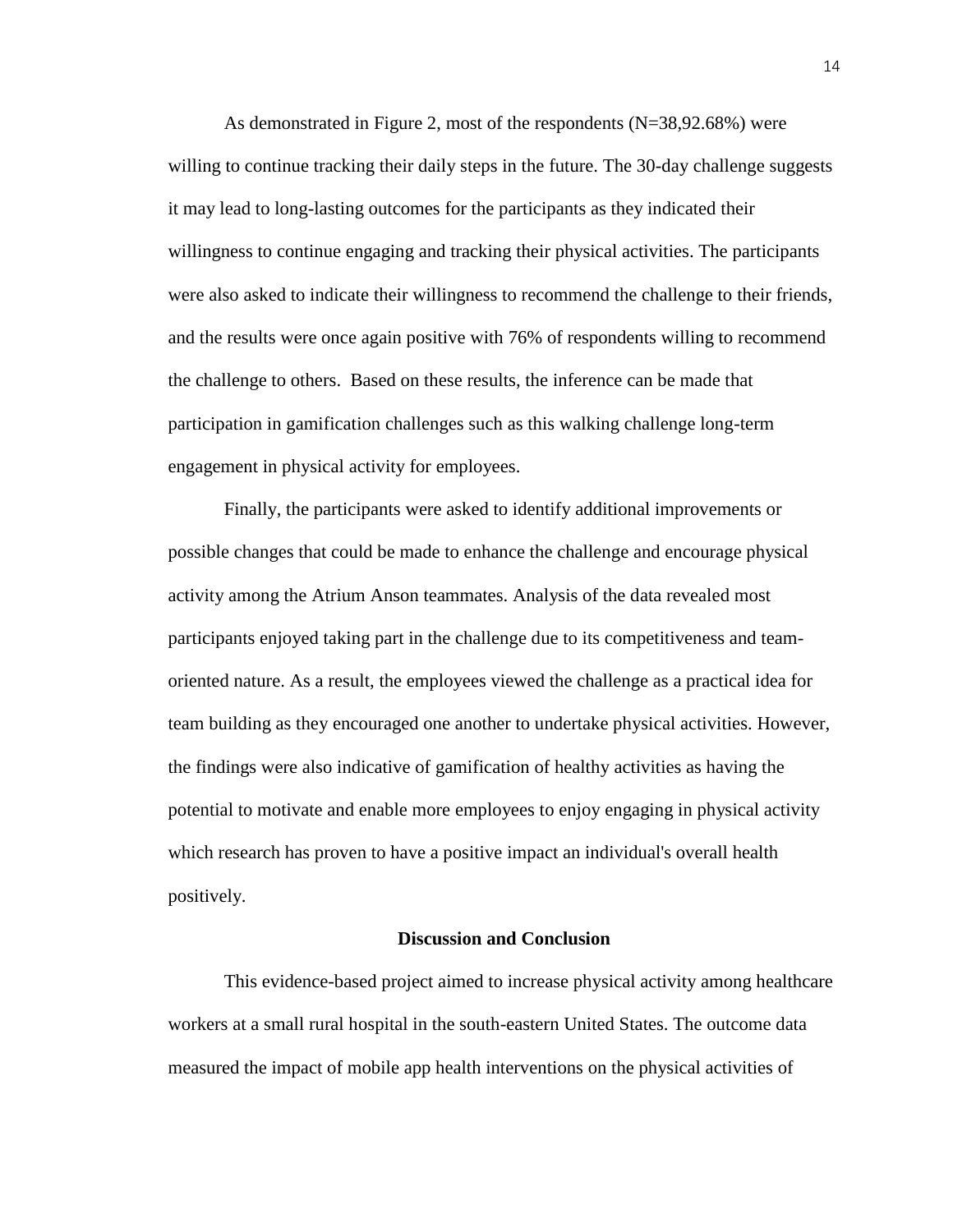hospital employees. Data analysis that adopting the mobile app solution via the 30-day challenge improved the physical activities undertaken both at home and in the workplace. Outcome data suggests that the gamification intervention encouraged participants to adopt the walking challenge and integrate and track physical activity within their daily routines. This finding resonated with previous research, which highlighting the impact of gamification on the uptake of fitness apps.<sup>14</sup> Furthermore results also showed that participating in the challenge allowed most employees to increase their knowledge and awareness of the benefits of regular physical activity on health outcomes. Similarly, the findings between the walking challenge and previous literature suggest that gamified fitness apps are helpful interventions that encourage engagement in physical activity and facilitate learning about benefits of regular physical activity.

A second finding indicated that most participants in this sample, did not experience improvement in sleep quality or a reduced in stress levels, inconsistent with previous research. Results of this walking challenge were inconsistent with previous literature, which reported that individuals who engaged in physical activity had better mental health conditions than their counterparts who did not engage in the activities.<sup>7</sup> The contradiction between the project outcomes and previous literature may be due to a limited number of participants  $(N=57)$ , a short period (30 days) of intervention, and advanced tools to measure stress levels within the short duration of this study were not adopted. It is suggested that in future exploration of this topic, scholars may consider focusing specifically on the impact of physical activity on sleep quality and stress levels to address the contradictory findings.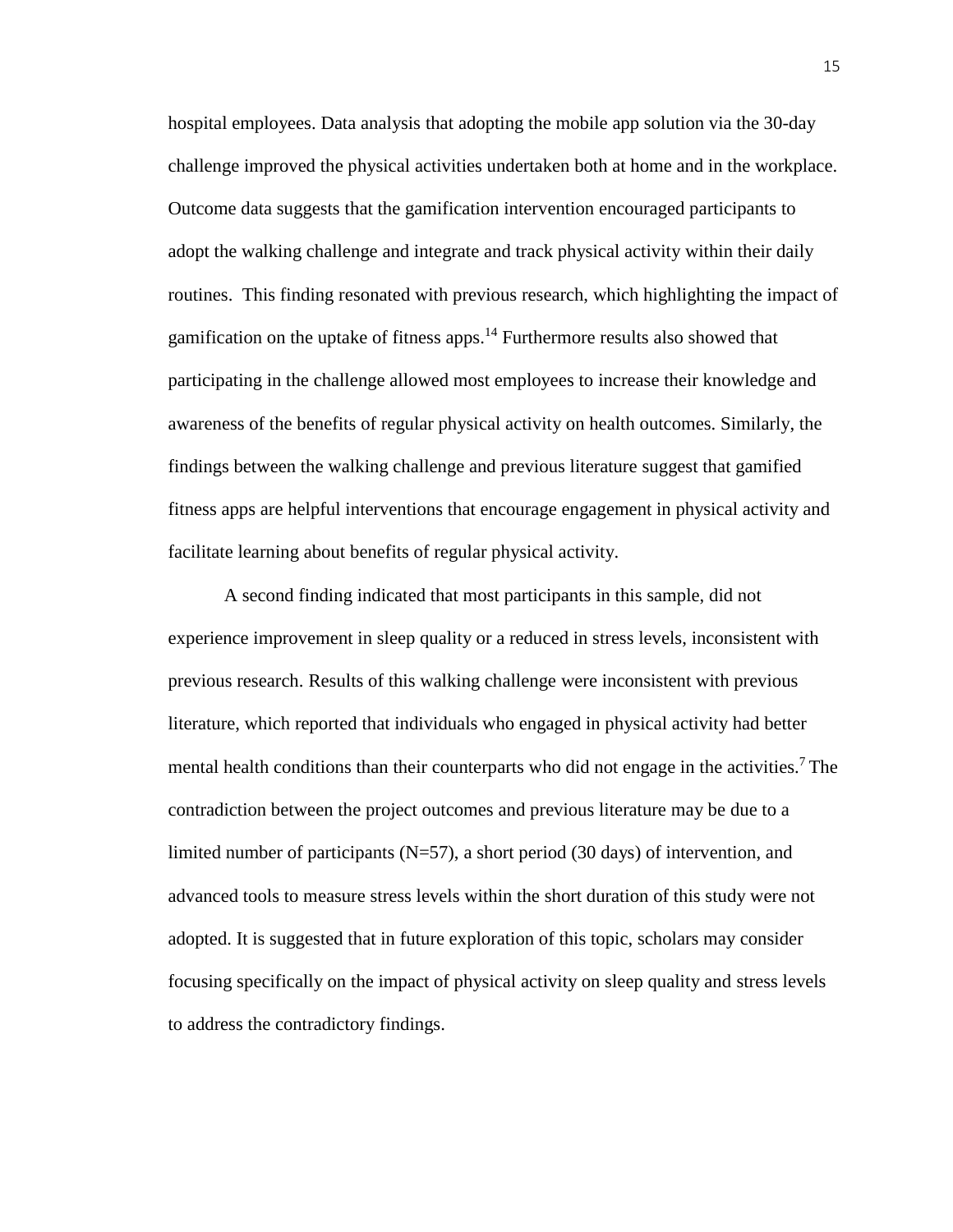The post-survey challenge respondents reported an improved overall feeling of well-being after participating in the research. The findings further indicated that participants enjoyed using the app and had improved health outcomes such as feeling more energized and reducing self-reported blood pressure. Such insights correlate with previous findings from literature where a positive impact of physical activity on improved health was recorded as individuals recorded lower risks of cardiovascular diseases and obesity.<sup>6</sup> Therefore, the results of this project outcomes consistently support the benefits of engaging in physical activities as a positive intervention for improving health and well-being. In addition, a positive correlation between the association of gamification as a method of motivation for increased physical activity combined with the results of previous literature can be established as the use of the StrideKick mobile app was suggested to lead to the overall feeling of improvement in the health and well-being of hospital employees.

In conclusion, this evidence-based project revealed that a physical activity challenge, such as Active Anson, utilizing a fitness may be beneficial in improving health outcomes and reducing sedentary lifestyles. Further investigation is needed but initial findings suggest that individuals should be encouraged to participate in physical activities where they participate as a group instead of completing physical activity tasks on their own. The project outcomes suggest that more hospital workers consider fitness apps group-based intervention to boost their physical activities and health outcomes. Gamification challenges are also recommended as team-building activities where individuals, groups and/or employers can encourage one another to compete in teams or groups to complete additional physical activities. Findings also suggest that similar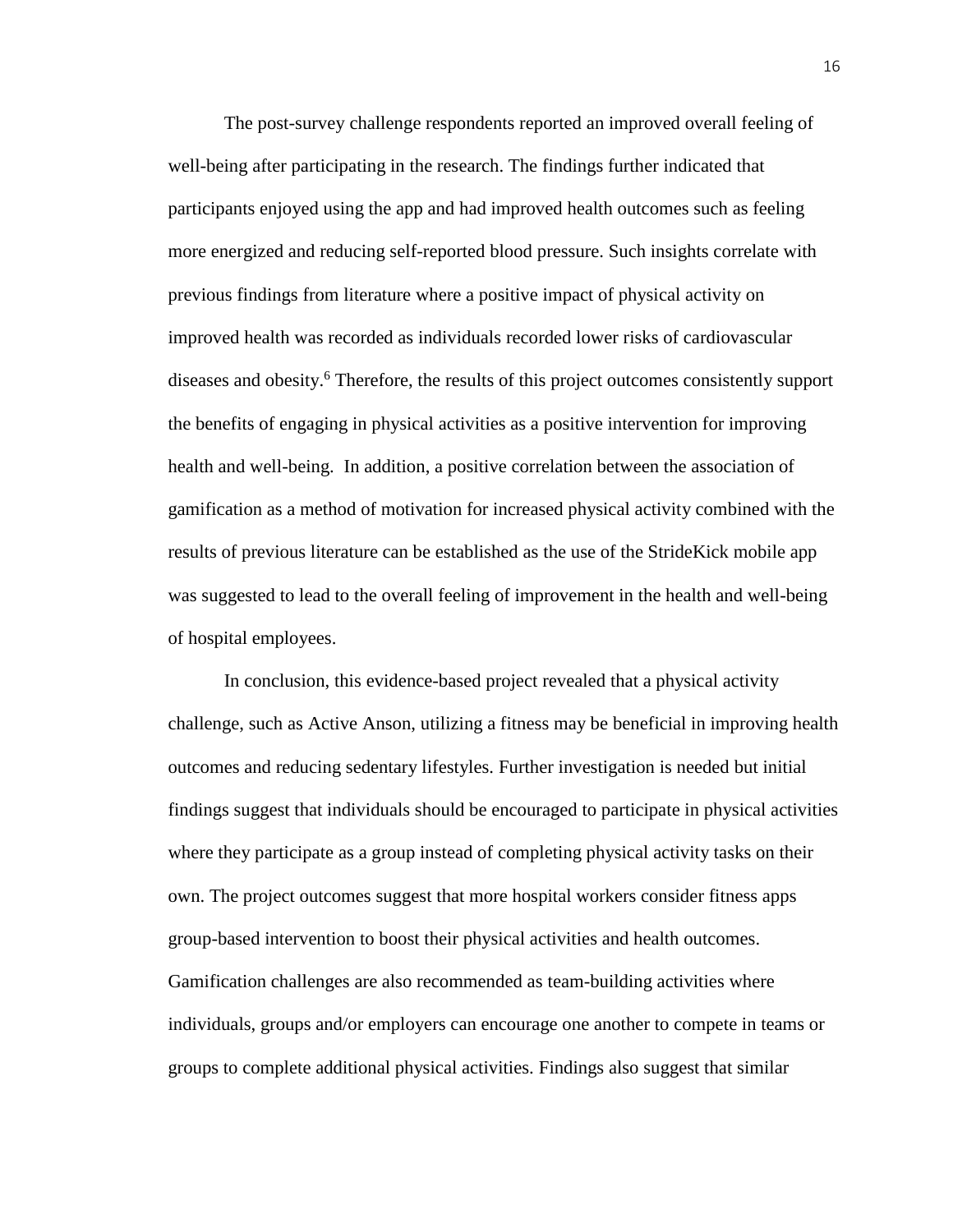interventions adoption may be beneficial in other work environments to enhance the effectiveness of such interventions. Additional investigation should also consider including knowledge tips within the fitness apps used to motivate and provide additional information to encourage perceptual changes in the quality and quantity of physical activity engagement that ultimately results in a healthier lifestyle.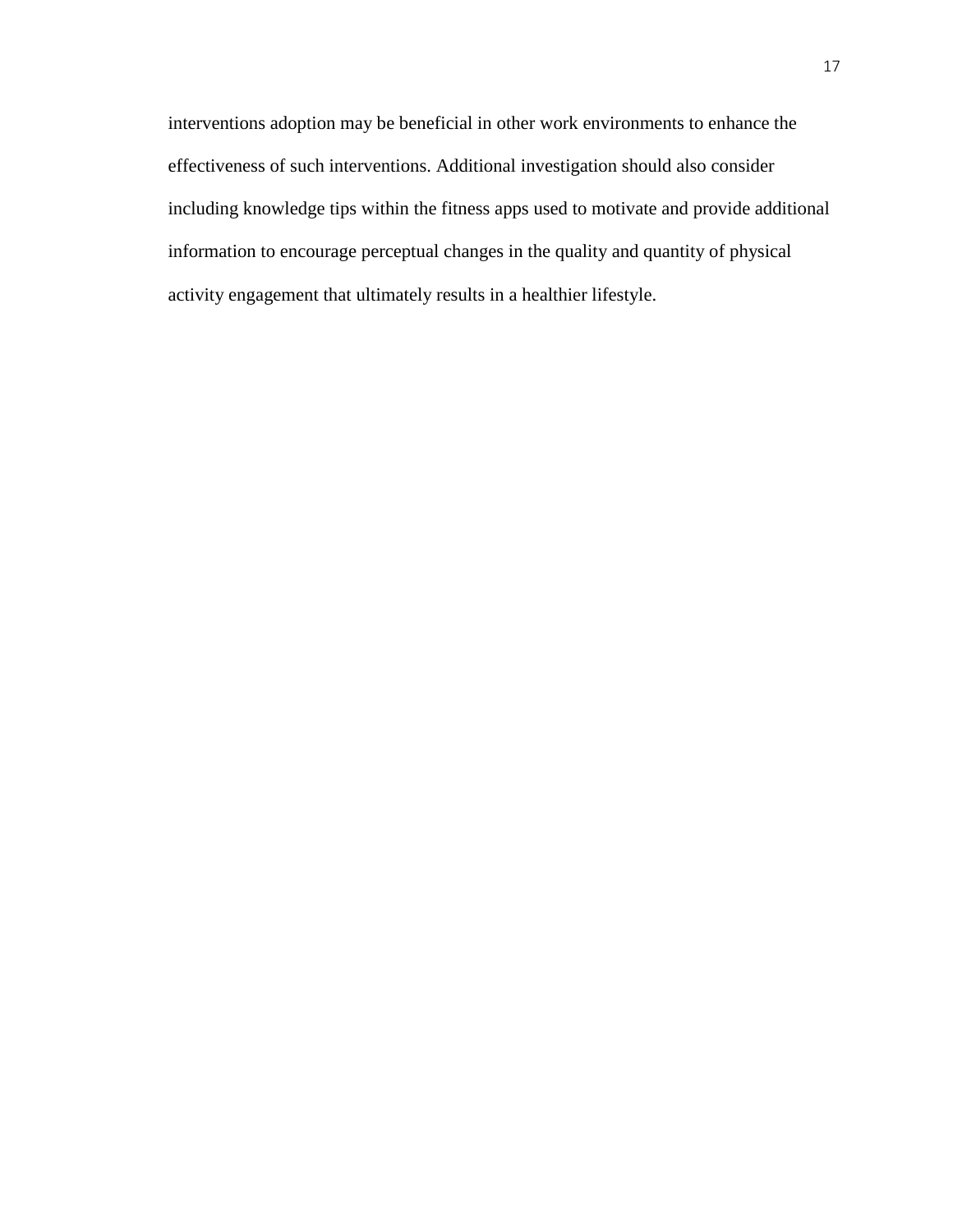#### Reference List

1. Park JH, Moon JH, Kim HJ, Kong MH, Oh YH. Sedentary Lifestyle: Overview of Updated Evidence of Potential Health Risks. *Korean Journal of Family Medicine*. 2020;41(6):365-373. doi:10.4082/kjfm.20.0165

2. British Heart Foundation. Are you sitting too much? Bhf.org.uk. Published March 30, 2016. https://www.bhf.org.uk/informationsupport/heart-matters-magazine/activity/sittingdown

3. Mielgo-Ayuso J, Aparicio-Ugarriza R, Castillo A, et al. Sedentary behavior among Spanish children and adolescents: findings from the ANIBES study. *BMC Public Health*. 2017;17(1). doi:10.1186/s12889-017-4026-0

4. Owen N, Sparling PB, Healy GN, Dunstan DW, Matthews CE. Sedentary Behavior: Emerging Evidence for a New Health Risk. *Mayo Clinic Proceedings*. 2010;85(12):1138- 1141. doi:10.4065/mcp.2010.0444

5. Stamatakis E, Gale J, Bauman A, Ekelund U, Hamer M, Ding D. Sitting Time, Physical Activity, and Risk of Mortality in Adults. *Journal of the American College of Cardiology*. 2019;73(16):2062-2072. doi: 10.1016/j.jacc.2019.02.031

6. McPhee JS, French DP, Jackson D, Nazroo J, Pendleton N, Degens H. Physical activity in older age: perspectives for healthy ageing and frailty. *Biogerontology*. 2016;17(3):567-580. doi:10.1007/s10522-016-9641-0

7. Chekroud SR, Gueorguieva R, Zheutlin AB, et al. Association between physical exercise and mental health in 1·2 million individuals in the USA between 2011 and 2015: a cross-sectional study. *The Lancet Psychiatry*. 2018;5(9):739-746. doi:10.1016/s2215- 0366(18)30227-x

8. Kandola A. Sedentary lifestyle: Effects, solutions, and statistics. www.medicalnewstoday.com. Published August 29, 2018. Accessed February 13, 2022. http://medicalnewstoday.com/articles/322910#solutions

9. Saridi M, Filippopoulou T, Tzitzikos G, Sarafis P, Souliotis K, Karakatsani D. Correlating physical activity and quality of life of healthcare workers. *BMC Research Notes*. 2019;12(1). doi:10.1186/s13104-019-4240-1

10. Carraça EV, Mackenbach JD, Lakerveld J, et al. Lack of interest in physical activity individual and environmental attributes in adults across Europe: The SPOTLIGHT project. *Preventive Medicine*. 2018; 111:41-48. doi: 10.1016/j.ypmed.2018.02.021

11. Ervasti J, Pentti J, Nyberg ST, et al. Long working hours, and risk of 50 health conditions and mortality outcomes: a multicohort study in four European countries. *The Lancet Regional Health - Europe*. 2021; 11:100212. doi: 10.1016/j.lanepe.2021.100212